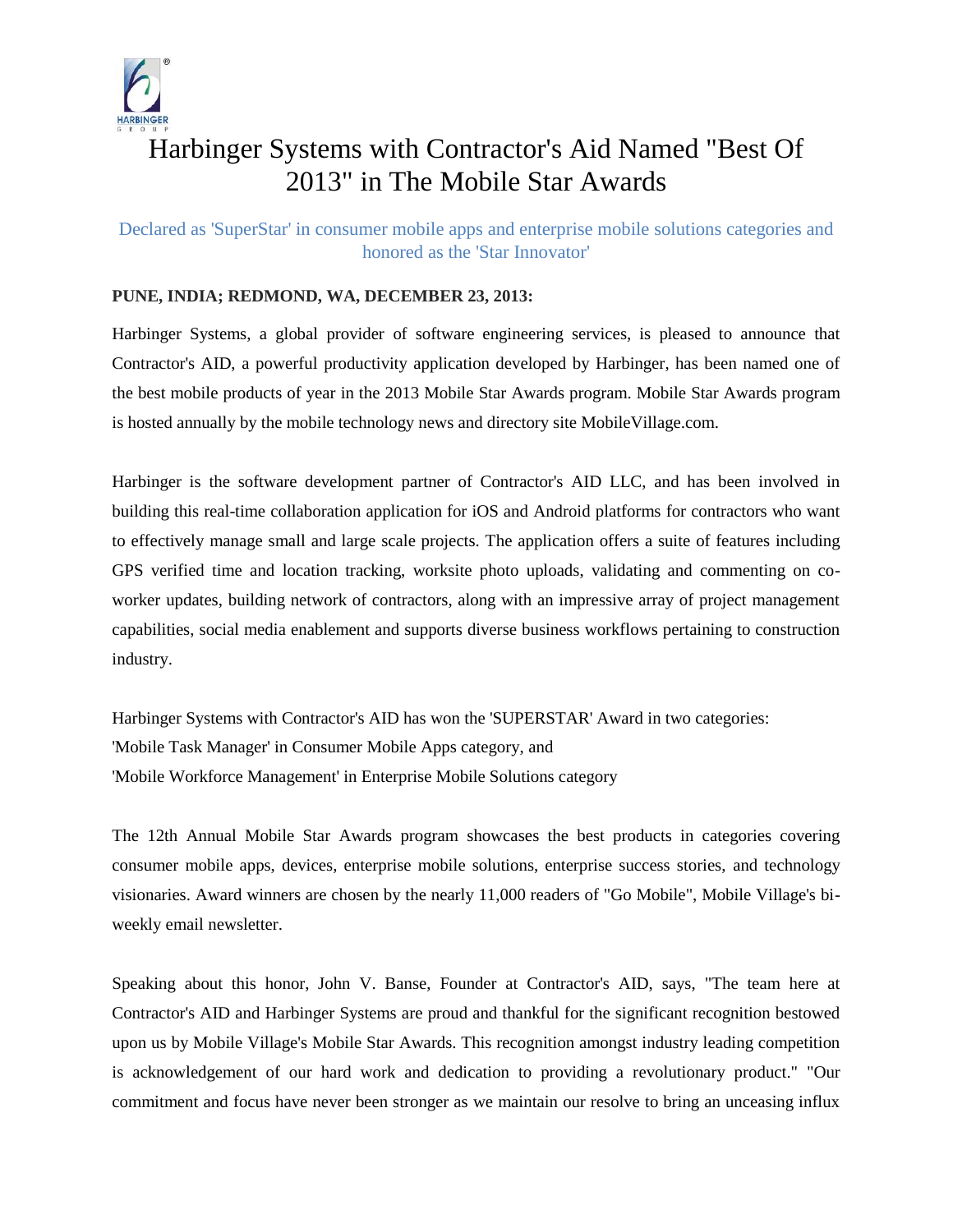

of quality products and features to market," he added. "Winning a Mobile Star Award is a great accomplishment now recognized by the entire mobile industry," says MobileVillage founder and CEO Jon Covington. "Mobile is the fourth great wave of computing, and there are now millions of products competing for our attention. Mobile Star Awards winners and nominees stand out from this crowd as the star innovators to watch and follow."

To see all award categories and winners, visit www.mobilevillage.com/mobilestarawards. To learn more about Harbinger Systems, visit http://www.harbinger-systems.com. To learn more about Contractor's AID and download its mobile app, visit http://contractorsaid.com/welcome/.

#### ABOUT HARBINGER SYSTEMS

Harbinger Systems is a leading provider of software engineering services to some of the world's best product companies. Since 1990, Harbinger has developed a strong customer base worldwide. Harbinger's customers are software product companies, including hi-tech startups in Silicon Valley, to leading product companies in the US and large in-house IT organizations.

Harbinger Systems services span across enterprise software development, advanced testing services for software ISVs and solution consulting in eLearning. Harbinger is known as a thought leader in eLearning industry and provides solution consulting and technology services to organizations across the globe. Harbinger Systems also has expertise working with niche software ISVs in the security systems domain.

In 2009, Deloitte named Harbinger Systems among the fastest growing technology companies in its Technology Fast 500 Asia Pacific and Technology Fast 50 India programs. Harbinger Systems is recognized as a 'Super Star' in Annual Mobile Star Awards for year 2013 and 2011. Harbinger Systems is ranked in 'The Global Outsourcing 100' listing by International Association of Outsourcing Professionals and 'The Global Services Top 100' IT Service Providers Listing by Cybermedia for consecutive two years, 2012 and 2013.

Harbinger Systems is a part of Harbinger Group. Harbinger Group is a leading global provider of innovative software products and services to companies in over 60 countries.

To know more about Harbinger Systems visit www.harbinger-systems.com